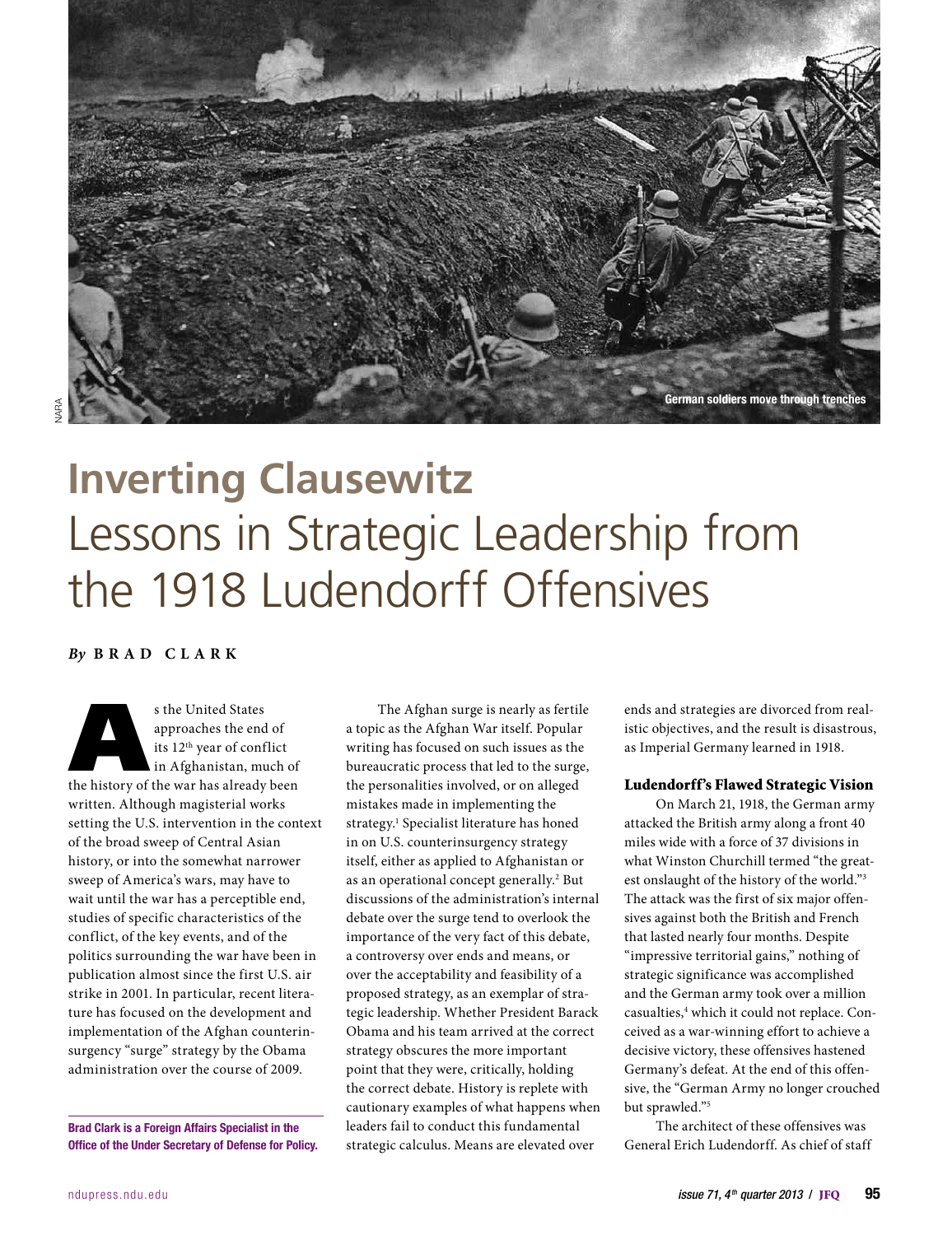

Soldiers go over wall in assault against German infantry

to Field Marshal Paul von Hindenburg, Ludendorff was the creative brains of the duo and developed the German strategy for von Hindenburg's approval.<sup>6</sup> From their brilliant victory against the Russians at Tannenberg in 1914 through the introduction of their new defensive tactics on the Western Front in 1917, they had been everywhere successful. That changed in 1918. Ludendorff ultimately failed as a strategic leader because of a fundamentally flawed vision of strategy in which means became ends, and Clausewitz's great dictum—that war is a continuation of politics by other means—was turned on its head.7

Checked at the Marne in 1914, the German army remained on the strategic defensive on the Western Front while British and French armies periodically attempted to push the Germans out of France.<sup>8</sup> Both sides were locked in a war of attrition along a "continuous line of trenches, 475 miles long,"9 from the Flemish coast to the Swiss border. After over 3 years of sanguinary stalemate, 1918 dawned with new risks and opportunities for the German Supreme Command owing to three significant events in the previous year: the entry of the United States into the war as a result of the 1917 German unrestricted submarine campaign, increasing hardship in Germany as a result of the British naval blockade, and Russia's exit from the war as a result of the Bolshevik coup d'état.10

The first two of these events increased pressure on Germany to bring the conflict

to a rapid end. The blockade was strangling Germany and undermining morale on the home front, as reflected in a violently suppressed labor strike in January 1918.11 The United States provided the Allies with an untapped source of manpower that Germany could not hope to match. Against these challenges, the collapse of Russia freed resources from the Eastern Front, permitting Germany to bring new strength—over 50 first class divisions—to bear in the West. Berlin could eclipse Allied strength, if only slightly, and only until American forces began arriving.12

There was one other development that more than anything else drove Ludendorff's strategic calculus in 1918: the development of new infantry "storm" tactics. Tested in the East at Riga in 1917, these tactics relied on speedy infiltration of enemy positions by bypassing centers of resistance to achieve deep penetrations for follow-on exploitation while leaving strong points for mop-up by subsequent waves of infantry.<sup>13</sup> These tactics were Ludendorff's solution to cracking the Allied front, reintroducing a war of movement and compelling a decisive battle on the Western Front.

Once Ludendorff was committed to an attack, the next decision was where to attack. He consulted the chiefs of staff of the army corps involved. One advocated attacking the French at Verdun while another urged attacking the British in Flanders.<sup>14</sup> Ludendorff himself favored an attack on the British near St. Quentin, where the British and French armies joined.<sup>15</sup> Ultimately the

first attack fell there, in accordance with Ludendorff's conviction that if the British Expeditionary Force (BEF) was defeated, the French could not continue.<sup>16</sup> Putting aside the validity of this assumption, "The fact that he remained undecided about the location of an attack that he wanted to take place within ten or twelve weeks is suggestive of a lack of strategic clarity."17 This lack of clarity would undermine the German effort in the months ahead.

## The Spring Offensive

The first attack, codenamed *Michael*, began on March 21, and was followed in succession by *Georgette*, *Mars*, *Blücher-Yorck*, *Gneisenau*, and finally the *Friedensturm*, or Peace Offensive, on the Marne July 15–17. *Michael* and *Blücher*, and to a lesser extent *Georgette*, each achieved deep penetration of the British line but at tremendous cost—what Churchill termed "the price of the offensive"18—and to no strategic effect.19 Each attack followed a recurring pattern as casualties, exhaustion, stiffening resistance, and what Clausewitz termed "friction"20 robbed it of its impetus. Each penetration weakened subsequent attacks by drawing in German reserves to defend an extended front in a newly created salient, in hastily constructed positions generally facing Allied fire from three sides.<sup>21</sup>

Another pattern that repeated itself in the Ludendorff offensives was emblematic of Ludendorff's weakness as a strategist. He allowed tactical developments to undermine his operational design. In the *Michael* offensive, the main effort was to be in the north, but that was where the resistance was greatest. So Ludendorff reinforced the supporting effort in the south, where more progress was made. This "tactical bias" resulted in changing the direction of the attack to exploit tactical success<sup>22</sup> and more critically to changing the objective. The initial objective was to turn the British flank and drive northwest to the sea, but this shifted to an effort to split the British and French armies. Instead of one massive thrust, there would be three lesser thrusts (and paid for with reserves intended for what became the *Georgette* attack).<sup>23</sup> Ludendorff was "reacting to events, following the line of least resistance, rather than dominating and determining the outcome."24 The tactical directive became the strategic goal, and Ludendorff's lack of clarity led to a general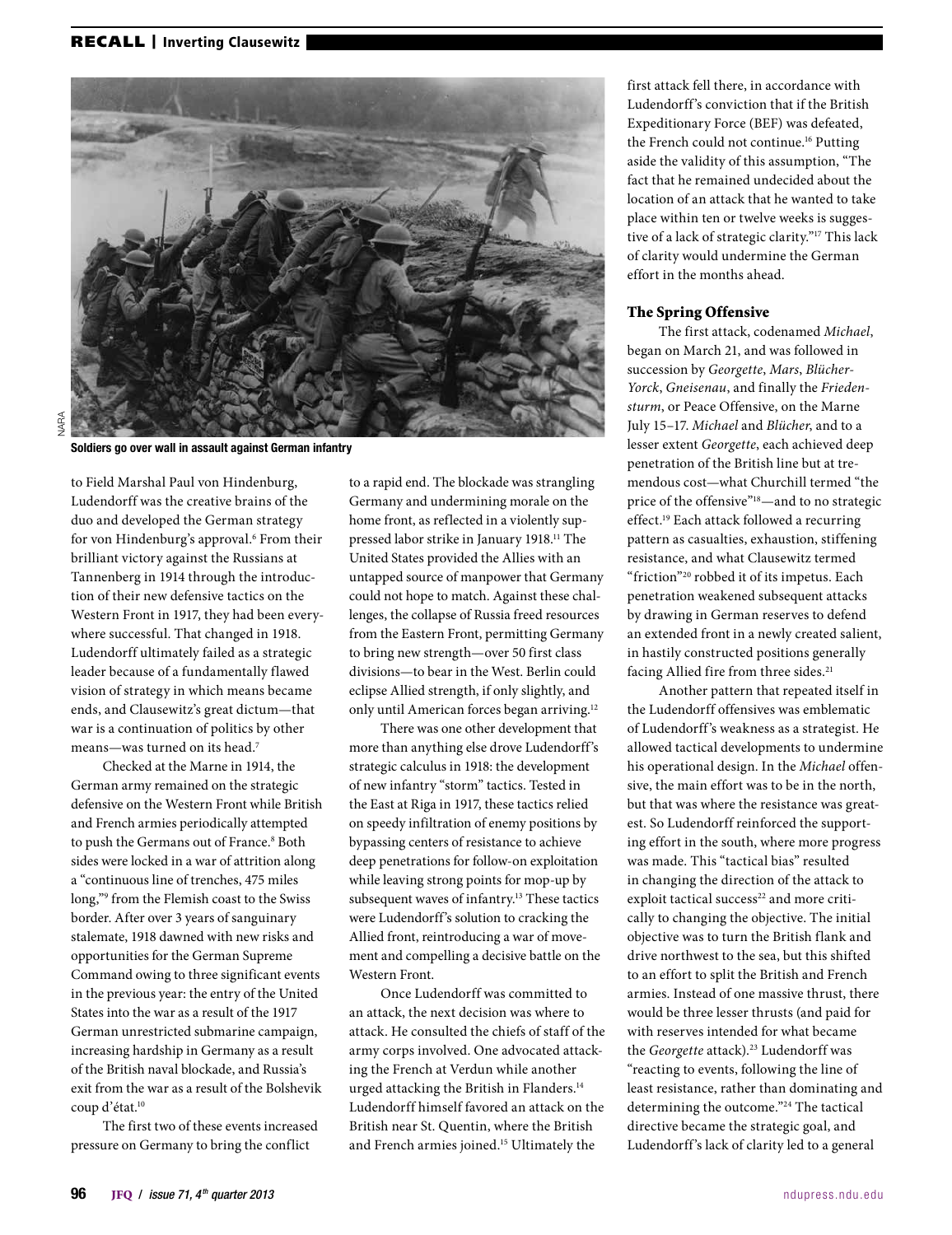pressing forward by successful elements.25 This begged the question, *pressing forward to what?* "The absence of an answer exposed the emptiness of the *Michael* operation after the first day's failure on the right."26

Ludendorff fell into the same trap in the *Blücher* attack, originally intended as a diversion against the French to draw in Allied reserves preparatory to an attack against the British in Flanders.27 As with *Michael*, spectacular early success (Paris beckoned) caused a shift in Ludendorff's objective and a diversionary attack became the German main effort until it, too, stalled:28 "Outwardly all seemed to be going well. Actually all had miscarried."29 Two more offenses, *Gneisenau* and *Friedensturm*, were attempted, but neither offered any real hope of victory. One German staff officer remarked after *Blücher*, "The Supreme Command renounced further plans for decisive battle, and made other diversive [*sic*] offenses in the hope of something turning up."30 Nothing did, and the butcher's bill was more than Germany could pay. In 6 months, the German army was 900,000 men smaller, even as American forces began to swell the Allied ranks. The balance of force, and the initiative, shifted irretrievably to the Allies.

Much could be written about Ludendorff's persistently erroneous assumptions in 1918: that Germany had the means—in the trenches of 1918—to achieve the decisive battle that eluded them in the open terrain of 1914; that the BEF, and not the French army, was the Allied center of gravity; that the defeat of the BEF in France would knock England out of the war; and so on. But analyzing these errors is beside the point; whatever his failures to test or retest the assumptions that informed his operational concepts, Ludendorff did not adhere to those concepts long enough for his assumptions to matter.

### Failure to Define a Purpose

Ludendorff had deduced that "tactics had to be considered before purely strategical [*sic*] objects which it is futile to pursue unless tactical success is possible."31 This is reasonable. Feasibility of any course of action is a fundamental consideration. But Ludendorff went much further—or rather, did not go anywhere at all—by substituting tactical considerations (means) for strategic objectives (ends). His "innovative techniques were largely invalidated by the inability to define a purpose for the campaign."32 If there is any validity to Clausewitz's theory of strategy and strategic leadership,33 then Ludendorff's approach could not be further from the ideal.

Starting from political considerations, the strategist must "define an aim for the operational side of the war that will be in accordance with its purpose."34 Then, in exercising leadership, the strategist with "great strength of character" and "firmness of mind" follows through steadily and is not "thrown off course by thousands of diversions."35 Put another way, strategy assigns an aim to an operation, which is nothing more than a means to obtain that aim.<sup>36</sup> With the 1918 offensives, the objective was not so much lost as never given any primacy. Ludendorff's own summary of his concept of operations reads as a rejection of Clausewitz: "We will punch a hole. . . . For the rest, we shall see."37 This "was not strategy. It was more like an act of faith . . . a blind hope that something, somehow, would turn up."38

Churchill wrote, "That the decision was disastrous has been proved by the event. But it may also be contended that it was wrong."39 The offensives failed and the question becomes whether there was an alternative given the strategic situation in early 1918. Certainly there were voices within Germany in favor of peace. Chancellor Georg von Hertling wanted to be the "reconciliation chancellor,"40 and elements in the Reichstag advocated outreach by making a commitment to the territorial integrity of Belgium.<sup>41</sup> The Russian collapse and German territorial gains in the East offered potential bargaining chips.42 It was not to be. Ludendorff was bent on keeping German conquests in the East *and* the West, most problematically (for the peacemakers) parts of France and Belgium.43

This was incredibly naïve considering Belgium was the reason England entered the war in the first place. This thinking reveals a still greater failing as a strategist: Ludendorff's inability to understand the political object of the conflict and to subordinate his military strategy to it. Whatever Germany had gone to war for in 1914, it was not the conquest of Belgium or the annexation of the French coal fields. By 1918, the war had become about national survival, a fact Ludendorff appears to have recognized<sup>44</sup> but to which he appears to have applied no considered analysis.

Similarly, once begun, the offensives did not have to be all or nothing. General Max Hoffmann, formerly Ludendorff's top staff officer in the East, noted that the "first attempt [*Michael*], undertaken with all the means at our disposal, had failed, so it was certain . . . that further attacks undertaken with diminishing resources could not hope for success. On the day Ludendorff broke off the first offensive before Amiens, it would have been his duty to draw the attention of the Government to the desirability of opening peace negotiations."45 But this, again, required a focus on the political objective of the conflict, which was something Ludendorff could not see in realistic terms.

At that point Germany still had some means and some hope of resistance. The blockade held, but perhaps the Eastern conquests could be organized to Germany's economic advantage. Perhaps the lift in morale that American forces provided<sup>46</sup> could be blunted as the Americans bloodied themselves against a German line defended in depth by elite divisions. Perhaps, too, the enthusiasm of the Alliance to continue the war could be diminished by a political program that stated Germany had no territorial aims in the West and would "prejudice in no way the freedom and honor of other peoples."47 Ludendorff was blind to such alternative courses of action, which were better suited to political realities and the actual strategic context, because of his hyperfocus on the means at his disposal: innovative offensive infantry tactics and a mass of fresh divisions. They were on hand. They must be used.

#### Confusing Means with Ends

There is more to war than warfare and there is more to strategy than military strategy.48 A strategist must understand context, the nature of the threat, and its relationship to the national interest.<sup>49</sup> Given the context of 1918, the question facing Ludendorff was *how to ensure national survival*. A "marginalutility calculus of violence," what Michael Geyer terms an "idealistic strategy," would have "counseled the limitation and scaling down of goals in an increasingly desperate military situation."50 Ludendorff was constitutionally unable to do that. "In Ludendorff was found a hardy gambler incapable of withdrawing from the game while he still had stakes to play."51 In his mind, "supreme hazards exercised an evident fascination."52